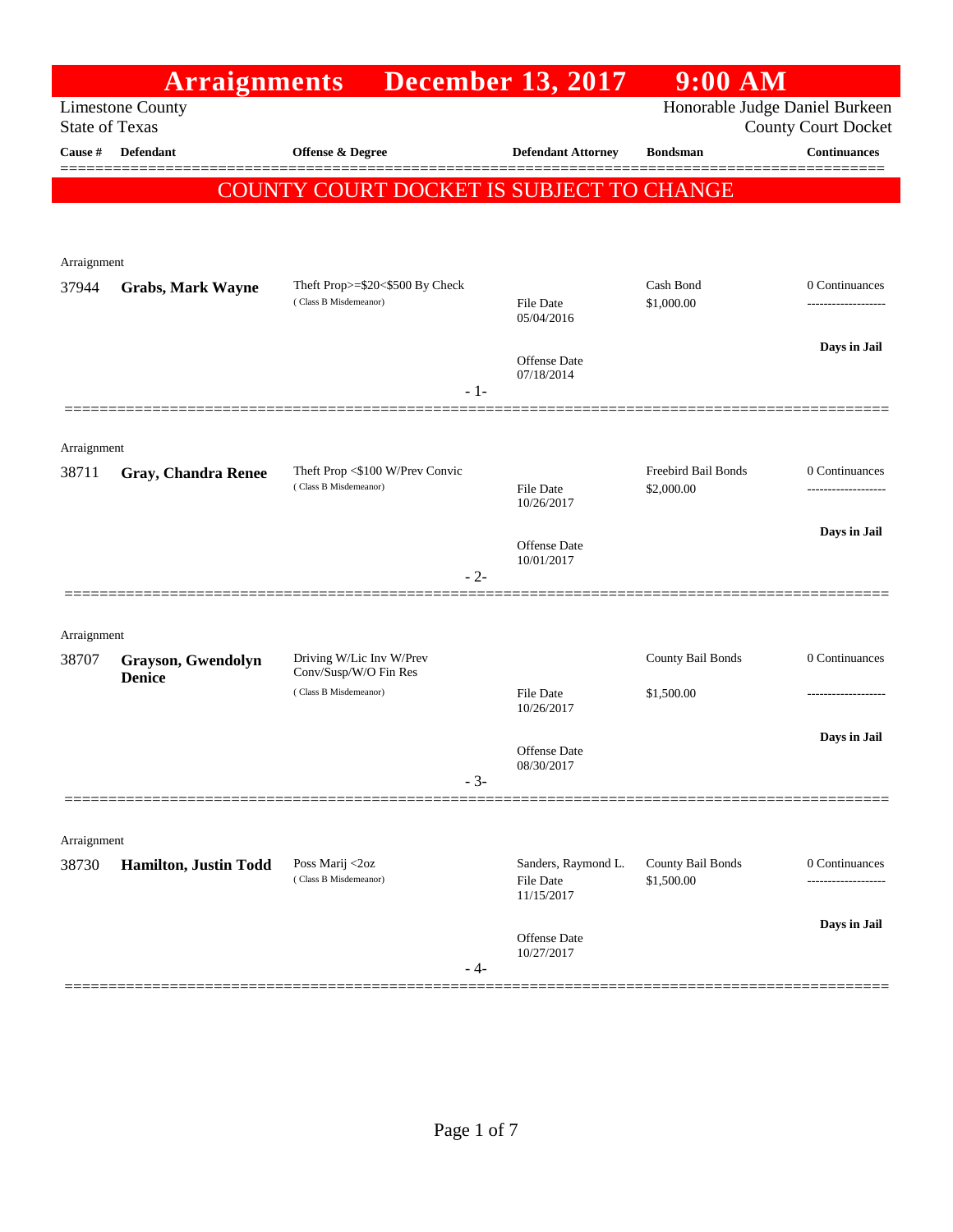|                       | <b>Arraignments</b>                    |                                          |       | <b>December 13, 2017</b>          | $9:00$ AM         |                                                              |
|-----------------------|----------------------------------------|------------------------------------------|-------|-----------------------------------|-------------------|--------------------------------------------------------------|
| <b>State of Texas</b> | <b>Limestone County</b>                |                                          |       |                                   |                   | Honorable Judge Daniel Burkeen<br><b>County Court Docket</b> |
| <b>Cause #</b>        | <b>Defendant</b>                       | Offense & Degree                         |       | <b>Defendant Attorney</b>         | <b>Bondsman</b>   | <b>Continuances</b>                                          |
|                       |                                        |                                          |       |                                   |                   | ======                                                       |
|                       |                                        | COUNTY COURT DOCKET IS SUBJECT TO CHANGE |       |                                   |                   |                                                              |
|                       |                                        |                                          |       |                                   |                   |                                                              |
| Arraignment           |                                        |                                          |       |                                   |                   |                                                              |
| 38731                 | Hayes, Rochelle                        | Theft Prop >=\$100<\$750                 |       |                                   |                   | 0 Continuances                                               |
|                       | Lafaye                                 | (Class B Misdemeanor)                    |       | <b>File Date</b>                  |                   |                                                              |
|                       |                                        |                                          |       | 11/15/2017                        |                   |                                                              |
|                       |                                        |                                          |       | <b>Offense Date</b><br>07/30/2017 |                   | Days in Jail                                                 |
|                       |                                        |                                          | $-5-$ |                                   |                   |                                                              |
|                       |                                        |                                          |       |                                   |                   |                                                              |
| Arraignment           |                                        |                                          |       |                                   |                   |                                                              |
| 38732                 | Hayes, Rochelle<br>Lafaye              | Theft Prop >=\$100<\$750                 |       |                                   |                   | 0 Continuances                                               |
|                       |                                        | (Class B Misdemeanor)                    |       | <b>File Date</b><br>11/15/2017    |                   |                                                              |
|                       |                                        |                                          |       |                                   |                   | Days in Jail                                                 |
|                       |                                        |                                          |       | <b>Offense Date</b><br>07/21/2017 |                   |                                                              |
|                       |                                        |                                          | $-6-$ |                                   |                   |                                                              |
|                       |                                        |                                          |       |                                   |                   |                                                              |
| Plea Hearing          |                                        |                                          |       |                                   |                   |                                                              |
| 38626                 | Henderson,<br><b>Christopher Jamal</b> | Proh Weapon Knuckles                     |       |                                   | Personal Bond     | 0 Continuances                                               |
|                       |                                        | (Class A Misdemeanor)                    |       | <b>File Date</b><br>08/28/2017    | \$3,000.00        | --------------                                               |
|                       |                                        |                                          |       |                                   |                   | Days in Jail                                                 |
|                       |                                        |                                          |       | <b>Offense Date</b><br>07/11/2017 |                   |                                                              |
|                       |                                        |                                          | $-7-$ |                                   |                   |                                                              |
|                       |                                        |                                          |       |                                   |                   |                                                              |
| Arraignment           |                                        | False Drug Test Falsification Device     |       |                                   | County Bail Bonds | 0 Continuances                                               |
| 38733                 | Hernandez,<br><b>Christopher Ramon</b> |                                          |       |                                   |                   |                                                              |
|                       |                                        | (Class B Misdemeanor)                    |       | <b>File Date</b><br>11/15/2017    | \$2,000.00        |                                                              |
|                       |                                        |                                          |       |                                   |                   | Days in Jail                                                 |
|                       |                                        |                                          |       | <b>Offense Date</b><br>10/06/2017 |                   |                                                              |
|                       |                                        |                                          | $-8-$ |                                   |                   |                                                              |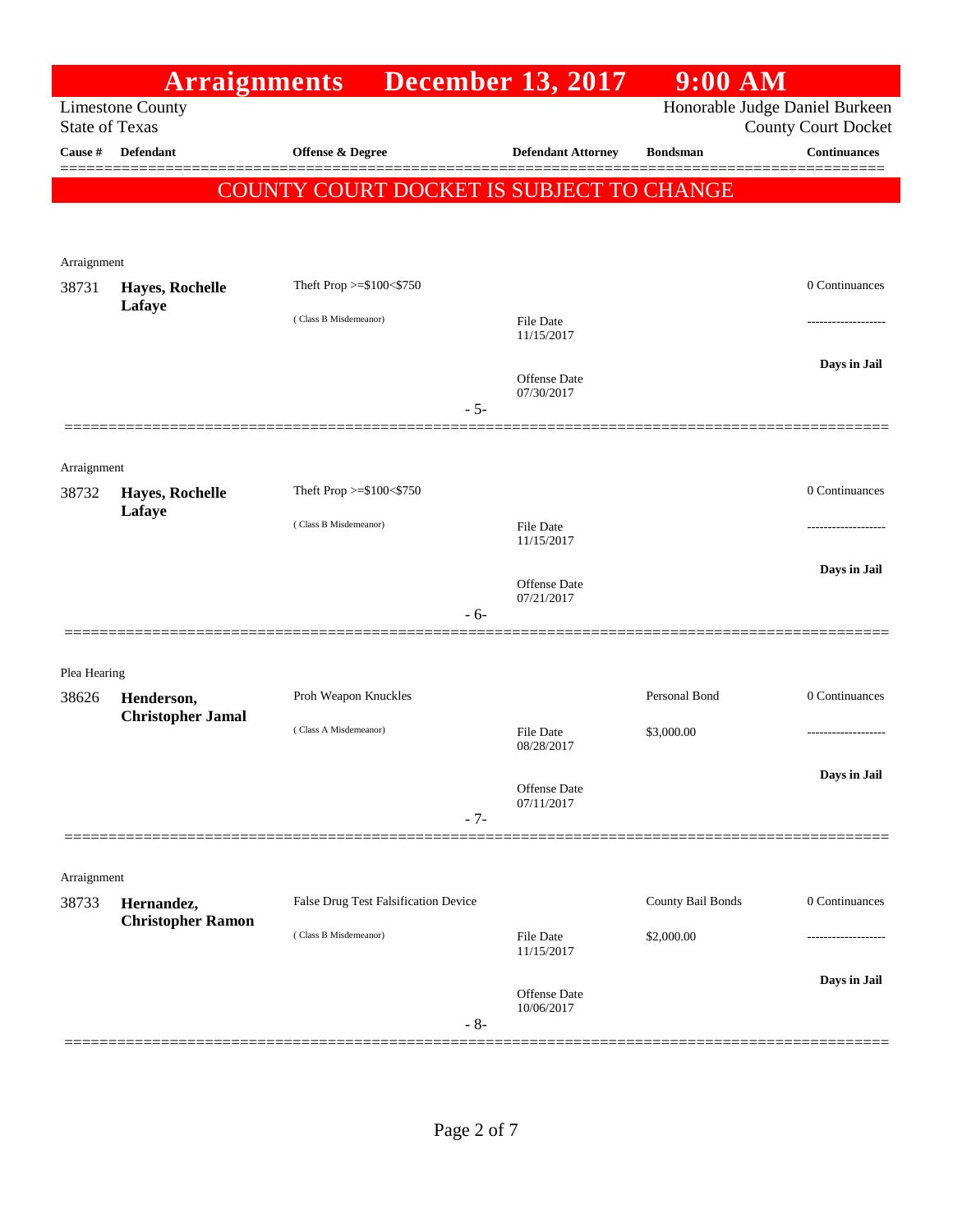|                       | <b>Arraignments</b>                    |                                                   |        | <b>December 13, 2017</b>       | $9:00$ AM                                  |                            |
|-----------------------|----------------------------------------|---------------------------------------------------|--------|--------------------------------|--------------------------------------------|----------------------------|
| <b>State of Texas</b> | <b>Limestone County</b>                |                                                   |        |                                | Honorable Judge Daniel Burkeen             | <b>County Court Docket</b> |
| Cause #               | <b>Defendant</b>                       | <b>Offense &amp; Degree</b>                       |        | <b>Defendant Attorney</b>      | <b>Bondsman</b>                            | <b>Continuances</b>        |
|                       |                                        | COUNTY COURT DOCKET IS SUBJECT TO CHANGE          |        |                                |                                            |                            |
| Arraignment           |                                        |                                                   |        |                                |                                            |                            |
| 38734                 | Hernandez,<br><b>Christopher Ramon</b> | Driving W/Lic Inv W/Prev<br>Conv/Susp/W/O Fin Res |        |                                | County Bail Bonds                          | 0 Continuances             |
|                       |                                        | (Class B Misdemeanor)                             |        | File Date<br>11/15/2017        | \$2,000.00                                 |                            |
|                       |                                        |                                                   | $-9-$  | Offense Date<br>10/06/2017     |                                            | Days in Jail               |
| Arraignment           |                                        |                                                   |        |                                |                                            |                            |
| 38712                 | Jacobs, Kenneth<br><b>Brandon</b>      | Driving W/Lic Inv W/Prev<br>Conv/Susp/W/O Fin Res |        |                                | County Bail Bonds                          | 0 Continuances             |
|                       |                                        | (Class B Misdemeanor)                             |        | File Date<br>10/26/2017        | \$2,000.00                                 |                            |
|                       |                                        |                                                   |        | Offense Date<br>08/09/2017     |                                            | Days in Jail               |
|                       |                                        |                                                   | $-10-$ |                                |                                            |                            |
| Arraignment           |                                        |                                                   |        |                                |                                            |                            |
| 37829                 | Jefferson, Jennifer<br>Lynn            | Theft Prop >=\$100<\$750                          |        |                                | Terry Chapman/Chapman<br><b>Bail Bonds</b> | 0 Continuances             |
|                       |                                        | (Class B Misdemeanor)                             |        | <b>File Date</b><br>02/18/2016 | \$500.00                                   |                            |
|                       |                                        |                                                   |        | Offense Date<br>12/15/2015     |                                            | Days in Jail               |
|                       |                                        |                                                   | $-11-$ |                                |                                            |                            |
| Arraignment           |                                        |                                                   |        |                                |                                            |                            |
| 38717                 | Jones, Chelsea Mae                     | Criminal Trespass<br>(Class B Misdemeanor)        |        | <b>File Date</b><br>10/26/2017 | Freebird Bail Bonds<br>\$1,000.00          | 0 Continuances             |
|                       |                                        |                                                   |        | <b>Offense Date</b>            |                                            | Days in Jail               |
|                       |                                        |                                                   | $-12-$ | 09/18/2017                     |                                            |                            |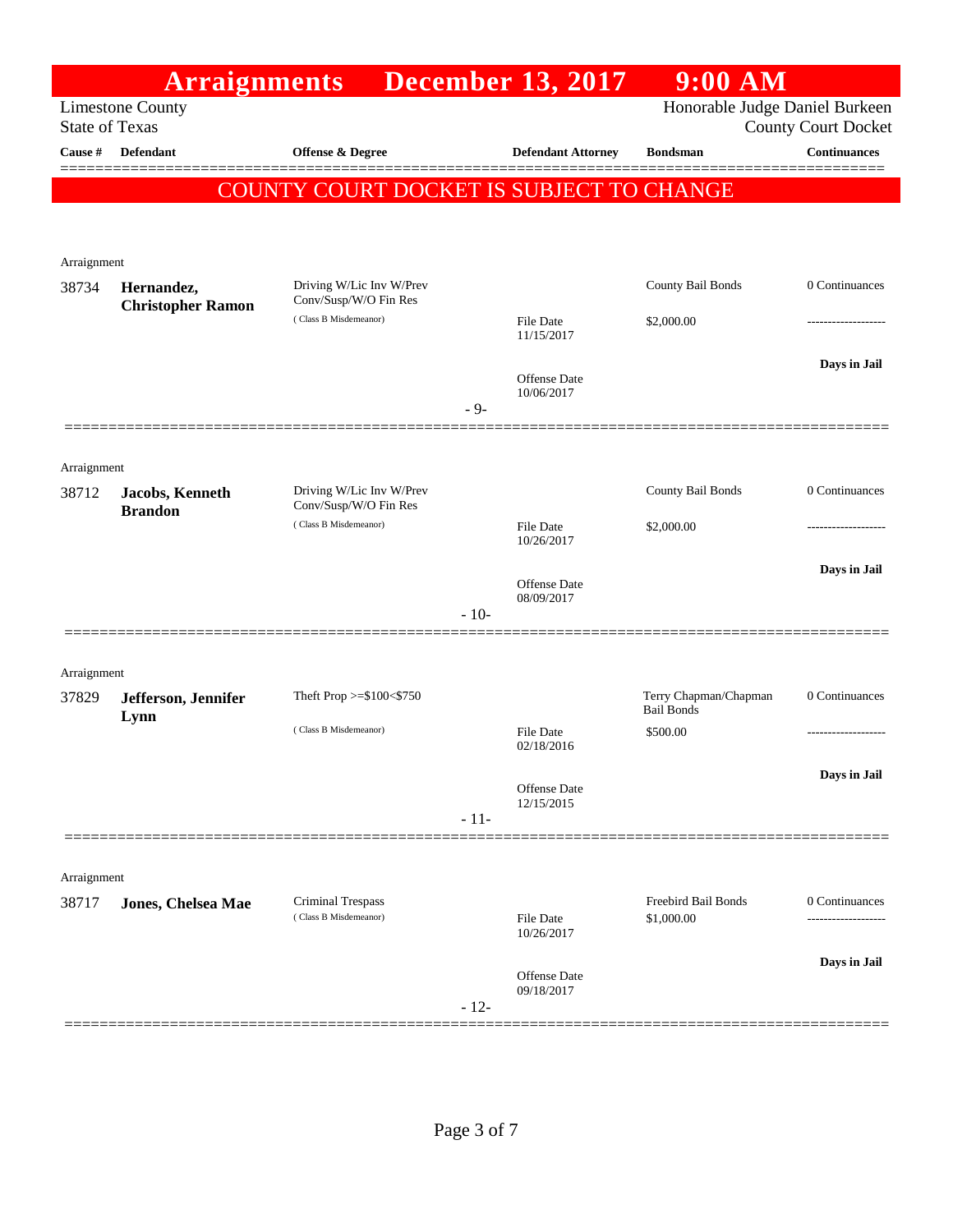|                       | <b>Arraignments</b>        |                                          |        | <b>December 13, 2017</b>          | $9:00$ AM                       |                                                              |
|-----------------------|----------------------------|------------------------------------------|--------|-----------------------------------|---------------------------------|--------------------------------------------------------------|
| <b>State of Texas</b> | <b>Limestone County</b>    |                                          |        |                                   |                                 | Honorable Judge Daniel Burkeen<br><b>County Court Docket</b> |
| Cause #               | <b>Defendant</b>           | <b>Offense &amp; Degree</b>              |        | <b>Defendant Attorney</b>         | <b>Bondsman</b>                 | <b>Continuances</b>                                          |
|                       |                            | COUNTY COURT DOCKET IS SUBJECT TO CHANGE |        |                                   |                                 |                                                              |
|                       |                            |                                          |        |                                   |                                 |                                                              |
| Arraignment           |                            |                                          |        |                                   |                                 |                                                              |
| 38708                 | <b>Kinney, Kenneth</b>     | Criminal Trespass                        |        | Reed, Benjie                      | Reed, Benjie                    | 0 Continuances                                               |
|                       | Dwayne, Sr.                | (Class B Misdemeanor)                    |        | <b>File Date</b><br>10/26/2017    | \$1,000.00                      |                                                              |
|                       |                            |                                          |        | Offense Date<br>12/26/2016        |                                 | Days in Jail                                                 |
|                       |                            |                                          | $-13-$ |                                   |                                 |                                                              |
| Arraignment           |                            |                                          |        |                                   |                                 |                                                              |
| 38722                 | McGilvray, Caleb           | Driving While Intoxicated                |        |                                   | County Bail Bonds               | 0 Continuances                                               |
|                       | <b>Ryan</b>                | (Class B Misdemeanor)                    |        | <b>File Date</b><br>11/07/2017    | \$2,500.00                      |                                                              |
|                       |                            |                                          |        | <b>Offense Date</b>               |                                 | Days in Jail                                                 |
|                       |                            |                                          | $-14-$ | 12/04/2016                        |                                 |                                                              |
|                       |                            |                                          |        |                                   |                                 |                                                              |
| Arraignment           |                            |                                          |        |                                   |                                 |                                                              |
| 38709                 | Middleton, Todd<br>Orlando | <b>Evading Arrest Detention</b>          |        | Reed, Benjie                      | Reed, Benjie                    | 0 Continuances                                               |
|                       |                            | (Class A Misdemeanor)                    |        | <b>File Date</b><br>10/26/2017    | \$3,000.00                      |                                                              |
|                       |                            |                                          |        | Offense Date                      |                                 | Days in Jail                                                 |
|                       |                            |                                          | $-15-$ | 10/12/2017                        |                                 |                                                              |
|                       |                            |                                          |        |                                   |                                 |                                                              |
| Arraignment           |                            |                                          |        |                                   |                                 |                                                              |
| 38725                 | Morales, Juan Antonio      | Poss Marij <2oz<br>(Class B Misdemeanor) |        | <b>File Date</b><br>11/07/2017    | County Bail Bonds<br>\$2,000.00 | 0 Continuances                                               |
|                       |                            |                                          | $-16-$ | <b>Offense Date</b><br>10/20/2017 |                                 | Days in Jail                                                 |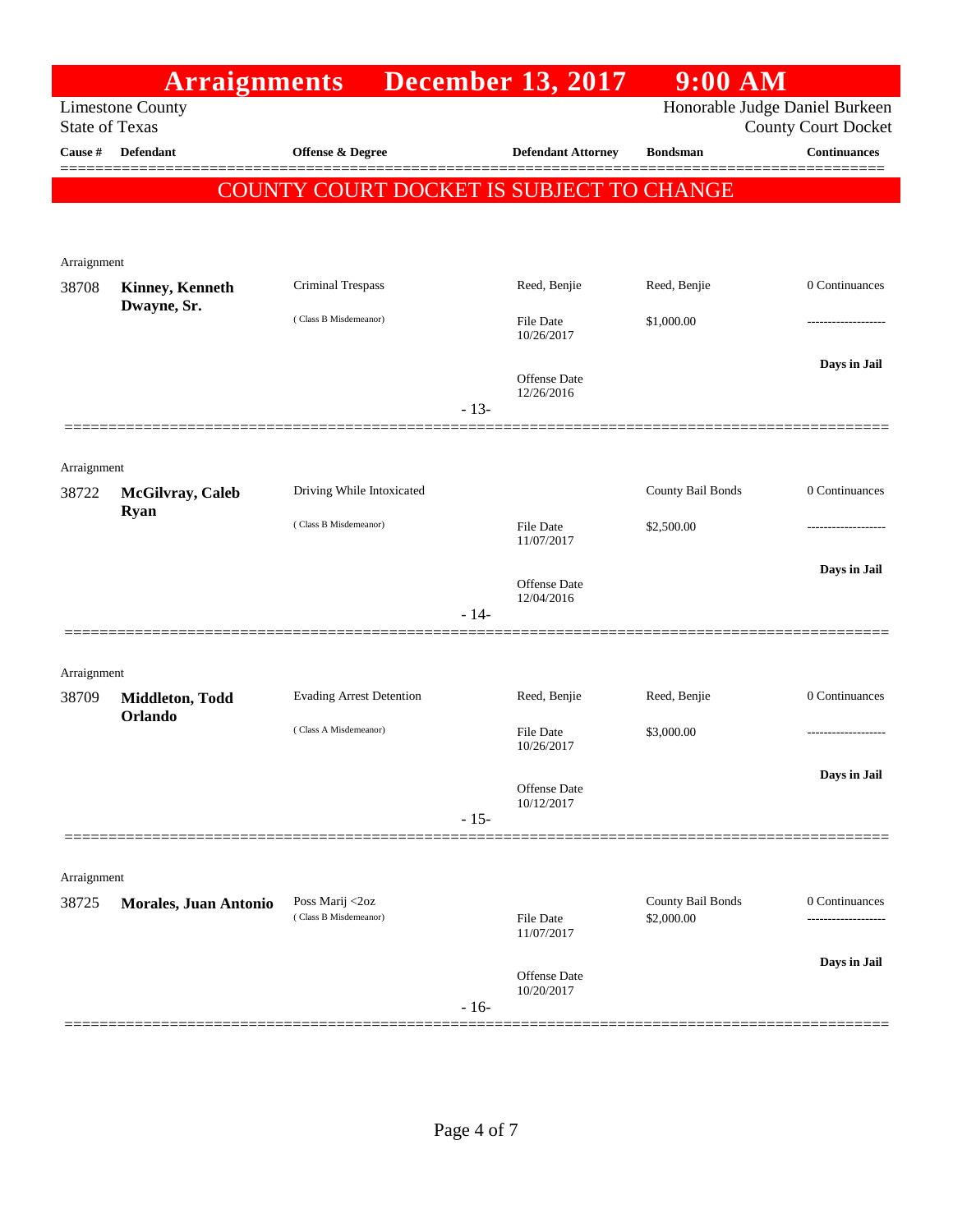|                       | <b>Arraignments</b>           |                                                   | <b>December 13, 2017</b>          | $9:00$ AM                      |                            |
|-----------------------|-------------------------------|---------------------------------------------------|-----------------------------------|--------------------------------|----------------------------|
| <b>State of Texas</b> | <b>Limestone County</b>       |                                                   |                                   | Honorable Judge Daniel Burkeen | <b>County Court Docket</b> |
| Cause #               | <b>Defendant</b>              | <b>Offense &amp; Degree</b>                       | <b>Defendant Attorney</b>         | <b>Bondsman</b>                | <b>Continuances</b>        |
|                       |                               | COUNTY COURT DOCKET IS SUBJECT TO CHANGE          |                                   |                                |                            |
|                       |                               |                                                   |                                   |                                |                            |
|                       |                               |                                                   |                                   |                                |                            |
| Arraignment<br>37672  | Pendergrass, Jason            | Occupational License/Violation                    | Starr, Kent W                     | Personal Bond                  | 1 Continuances             |
|                       | Frank                         | (Class B Misdemeanor)                             | File Date                         | \$1,500.00                     |                            |
|                       |                               |                                                   | 10/16/2015                        |                                |                            |
|                       |                               |                                                   | Offense Date                      |                                | Days in Jail               |
|                       |                               | $-17-$                                            | 09/16/2015                        |                                |                            |
|                       |                               |                                                   |                                   |                                |                            |
| Arraignment           |                               |                                                   |                                   |                                |                            |
| 37711                 | Pendergrass, Jason            | Bail Jumping And Fail To Appear                   | Starr, Kent W                     |                                | 1 Continuances             |
|                       | Frank                         | (Class A Misdemeanor)                             | File Date                         |                                |                            |
|                       |                               |                                                   | 11/13/2015                        |                                |                            |
|                       |                               |                                                   | Offense Date<br>11/05/2015        |                                | Days in Jail               |
|                       |                               | $-18-$                                            |                                   |                                |                            |
|                       |                               |                                                   |                                   |                                |                            |
| <b>Review Hearing</b> |                               |                                                   |                                   |                                |                            |
| 38651                 | Quintanilla, Sara<br>Caprice  | Driving W/Lic Inv W/Prev<br>Conv/Susp/W/O Fin Res |                                   | Player Bail Bonds              | 2 Continuances             |
|                       |                               | (Class B Misdemeanor)                             | <b>File Date</b><br>09/18/2017    | \$2,000.00                     |                            |
|                       |                               |                                                   |                                   |                                | Days in Jail               |
|                       |                               |                                                   | Offense Date<br>08/06/2017        |                                |                            |
|                       |                               | $-19-$                                            |                                   |                                |                            |
| Arraignment           |                               |                                                   |                                   |                                |                            |
| 38713                 | <b>Radcliff, Michael Clay</b> | Driving W/Lic Inv W/Prev                          |                                   | County Bail Bonds              | 0 Continuances             |
|                       |                               | Conv/Susp/W/O Fin Res<br>(Class B Misdemeanor)    | File Date                         | \$1,000.00                     |                            |
|                       |                               |                                                   | 10/26/2017                        |                                |                            |
|                       |                               |                                                   | <b>Offense Date</b><br>09/13/2017 |                                | Days in Jail               |
|                       |                               | $-20-$                                            |                                   |                                |                            |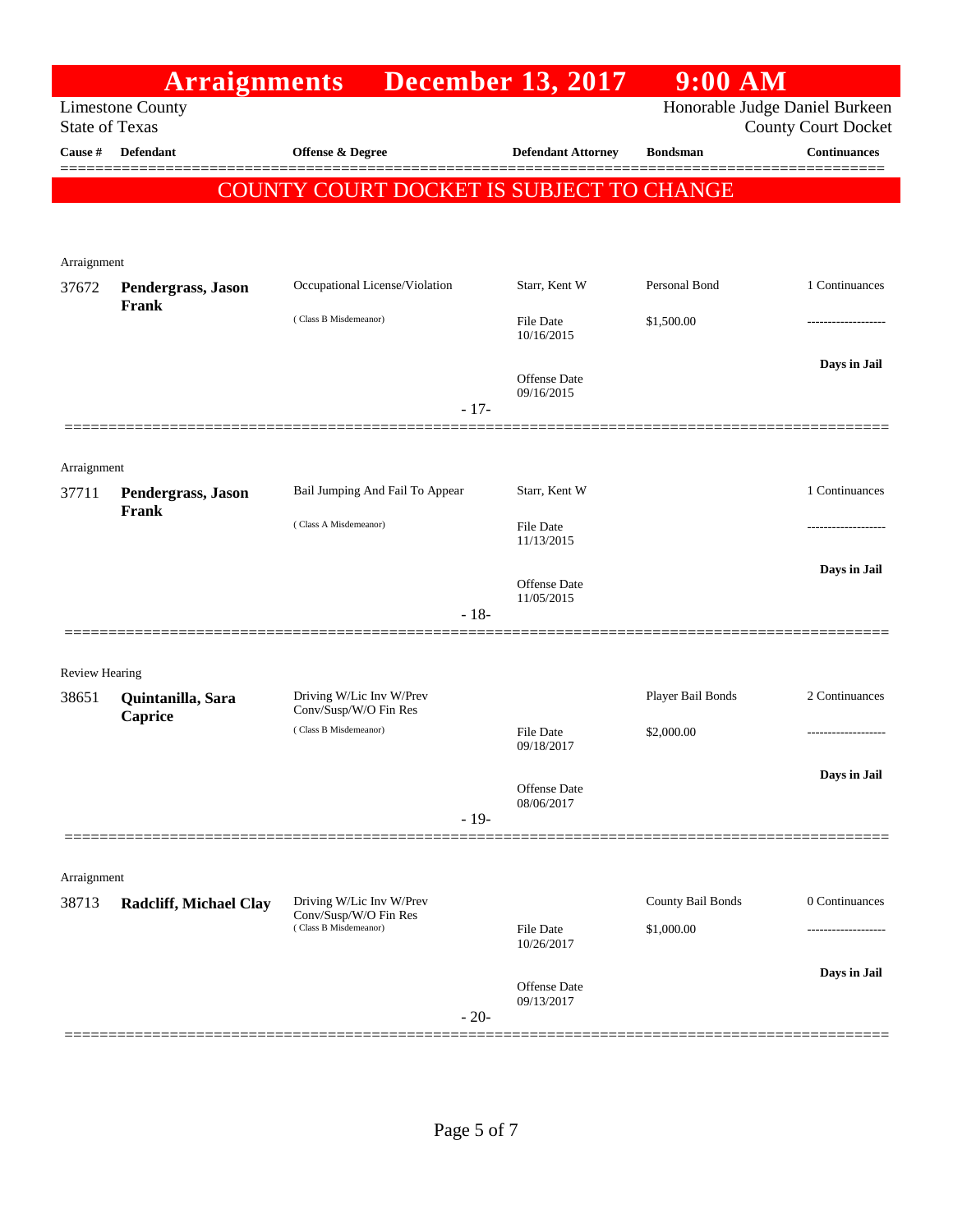|                       | <b>Arraignments</b>                |                                                 | <b>December 13, 2017</b>          | $9:00$ AM                |                                                              |
|-----------------------|------------------------------------|-------------------------------------------------|-----------------------------------|--------------------------|--------------------------------------------------------------|
| <b>State of Texas</b> | <b>Limestone County</b>            |                                                 |                                   |                          | Honorable Judge Daniel Burkeen<br><b>County Court Docket</b> |
| Cause #               | <b>Defendant</b>                   | <b>Offense &amp; Degree</b>                     | <b>Defendant Attorney</b>         | <b>Bondsman</b>          | <b>Continuances</b>                                          |
|                       |                                    | COUNTY COURT DOCKET IS SUBJECT TO CHANGE        |                                   |                          |                                                              |
|                       |                                    |                                                 |                                   |                          |                                                              |
|                       |                                    |                                                 |                                   |                          |                                                              |
| Arraignment<br>38727  | Rivera, Jonathan                   | Driving W/Lic Inv W/Prev                        |                                   | <b>County Bail Bonds</b> | 0 Continuances                                               |
|                       | Adam                               | Conv/Susp/W/O Fin Res                           |                                   |                          |                                                              |
|                       |                                    | (Class B Misdemeanor)                           | <b>File Date</b><br>11/07/2017    | \$1,500.00               |                                                              |
|                       |                                    |                                                 |                                   |                          | Days in Jail                                                 |
|                       |                                    |                                                 | <b>Offense Date</b><br>09/26/2017 |                          |                                                              |
|                       |                                    | $-21-$                                          |                                   |                          |                                                              |
|                       |                                    |                                                 |                                   |                          |                                                              |
| Arraignment<br>38715  | Roach, Sara Elizabeth              | Theft Prop <\$100 W/Prev Convic                 | Tate, Greg                        | Freebird Bail Bonds      | 0 Continuances                                               |
|                       |                                    | (Class B Misdemeanor)                           | <b>File Date</b><br>10/26/2017    | \$2,500.00               |                                                              |
|                       |                                    |                                                 |                                   |                          | <b>12 Days in Jail</b>                                       |
|                       |                                    |                                                 | <b>Offense Date</b><br>09/24/2017 |                          |                                                              |
|                       |                                    | $-22-$                                          |                                   |                          |                                                              |
|                       |                                    |                                                 |                                   |                          |                                                              |
| Arraignment           |                                    |                                                 |                                   |                          |                                                              |
| 38716                 | Roach, Sara Elizabeth              | Fail To Identify Giving False/Ficitious<br>Info | Tate, Greg                        | Freebird Bail Bonds      | 0 Continuances                                               |
|                       |                                    | (Class B Misdemeanor)                           | <b>File Date</b><br>10/26/2017    | \$2,500.00               |                                                              |
|                       |                                    |                                                 |                                   |                          | 12 Days in Jail                                              |
|                       |                                    |                                                 | Offense Date<br>09/24/2017        |                          |                                                              |
|                       |                                    | $-23-$                                          |                                   |                          |                                                              |
|                       |                                    |                                                 |                                   |                          |                                                              |
| Arraignment<br>38728  |                                    | Driving W/Lic Inv W/ Alcohol                    |                                   | County Bail Bonds        | 0 Continuances                                               |
|                       | Salazar, Adrian<br><b>Gallegos</b> | Suspension                                      |                                   |                          |                                                              |
|                       |                                    | (Class B Misdemeanor)                           | <b>File Date</b><br>11/07/2017    | \$1,000.00               |                                                              |
|                       |                                    |                                                 |                                   |                          | Days in Jail                                                 |
|                       |                                    |                                                 | Offense Date<br>09/22/2017        |                          |                                                              |
|                       |                                    | $-24-$                                          |                                   |                          |                                                              |